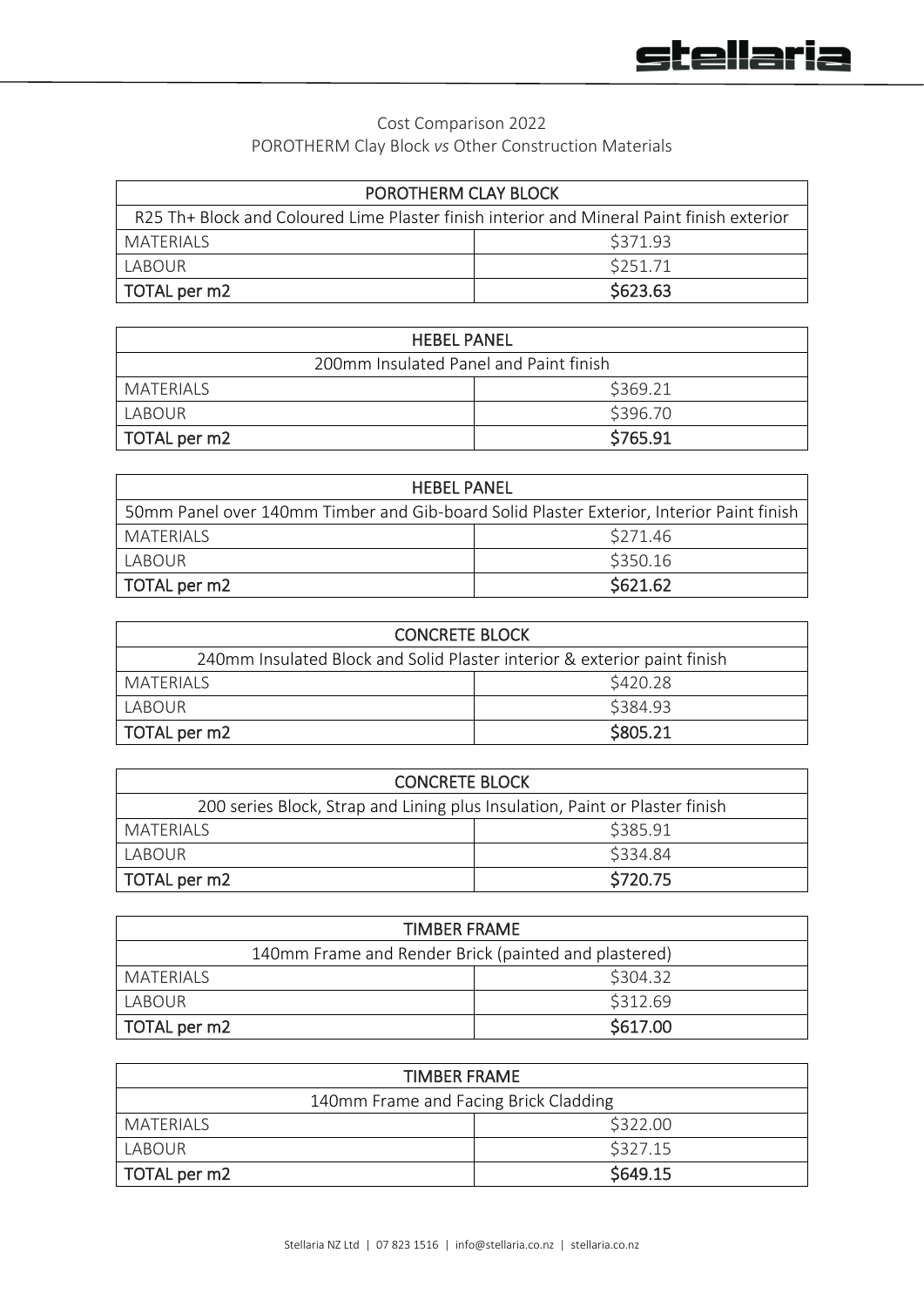

| <b>TIMBER FRAME</b>                  |          |
|--------------------------------------|----------|
| 90mm Frame and Facing Brick Cladding |          |
| MATERIALS                            | \$185.95 |
| LABOUR                               | \$313.23 |
| TOTAL per m2                         | \$499.18 |

| TIMBER FRAME                                                           |          |
|------------------------------------------------------------------------|----------|
| 90mm Frame and Render Brick (painted) or Fibre Cement Cladding Painted |          |
| MATERIALS                                                              | \$169.29 |
| LABOUR                                                                 | \$298.74 |
| TOTAL per m2                                                           | \$467.03 |

This is a *base construction price* for a finished m2 of wall area only and includes materials & labour for each building system. The final cost will be subject to design complexity and contractor charges based on geographical area.

2022 Estimates based on Waikato/Auckland region – New Zealand.

Based on retail (Rawlinson's) Wall Comparison Costings.

These figures have been compiled by a qualified Quantity Surveyor, Construction Cost Consultants -

based on Rawlinson's retail figures.

All figures are exclusive of GST and freight.

The labour cost is calculated at an average of \$75/hr.

Each component has been included to provide an accurate comparative cost for each construction method.

No Joinery, Roofing or Fit-Out/Finishing items have been included as individual selection will alter the finished price per m2.